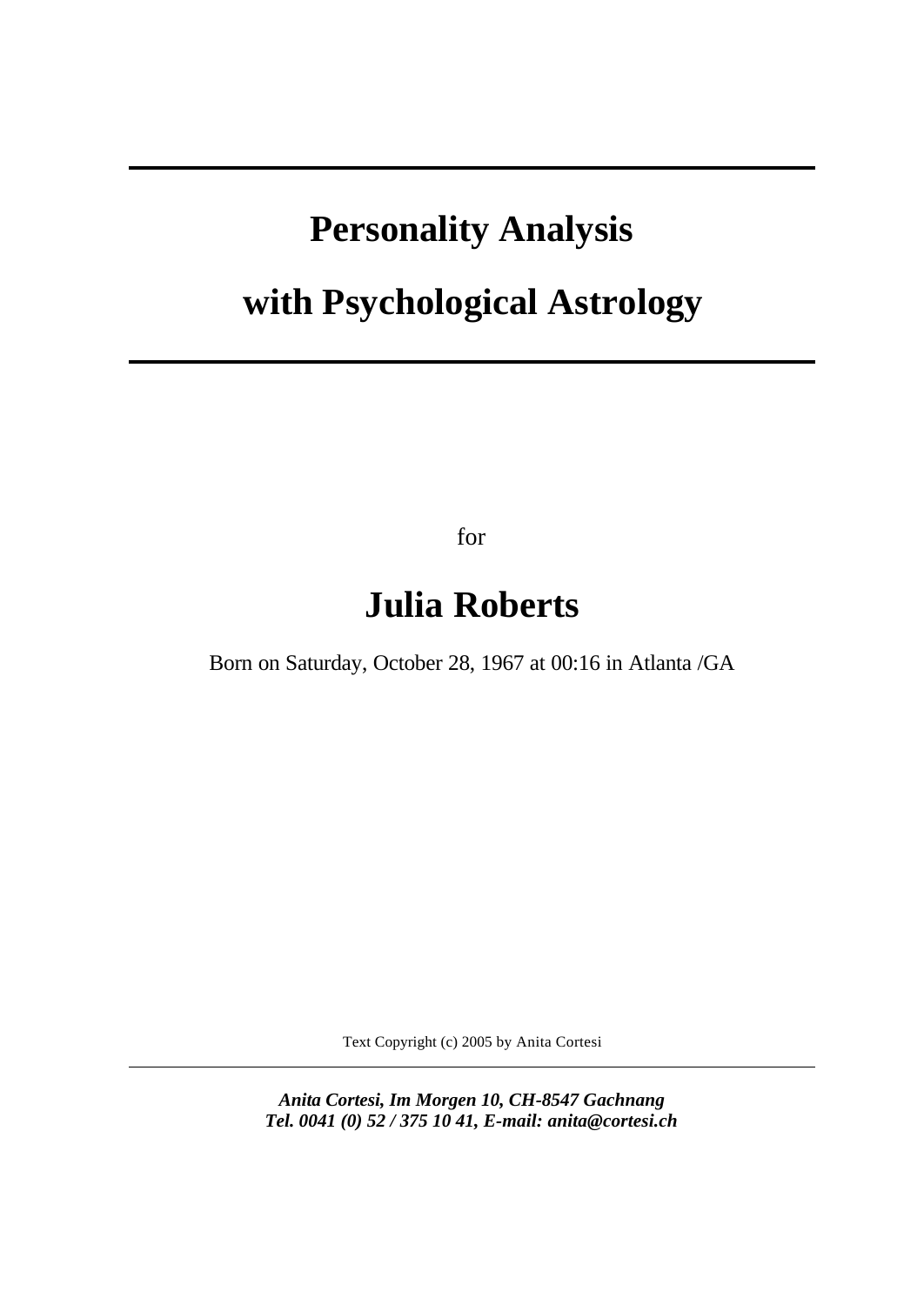# **GENERAL EXPLANATIONS ABOUT ASTROLOGICAL INTERPRETATION**

*Astrology can enlighten our behavior and clarify correlations in life. However, it can't and shouldn't pin a person down. An astrological birth picture consists of symbols that have been translated into words and concrete examples in the following text. For the sake of clarity, some examples have been exaggerated.*

*What astrology has to say can be explained by using examples. You have different aspects of your personality like your will, feelings, rational mind, etc. Imagine these to be actors who are staging the play of "life" together. Astrology describes the actors, their qualities and weaknesses, and their relationships with each other. But astrology has little to say about the play that is being acted. You decide this with your free will.*

*Experienced actors to whom you can constantly give new stage directions are necessary for a good play. The more you know the needs of your actors, the more you can bring them together into a harmonious and unified "play" and let them express themselves on your life's stage. The following pages will be a guide for doing this.*

*When reading them, you will discover contradictions. For example: one section describes the need for a calm and stable relationship, and another section says that you need stimulation and variety within a relationship. Such a contradiction contains the demanding challenge to express both opposites.*

*The following text is not a "fortune-telling horoscope" because you alone are the architect of your own destiny. The horoscope describes the "raw material" that you have available.*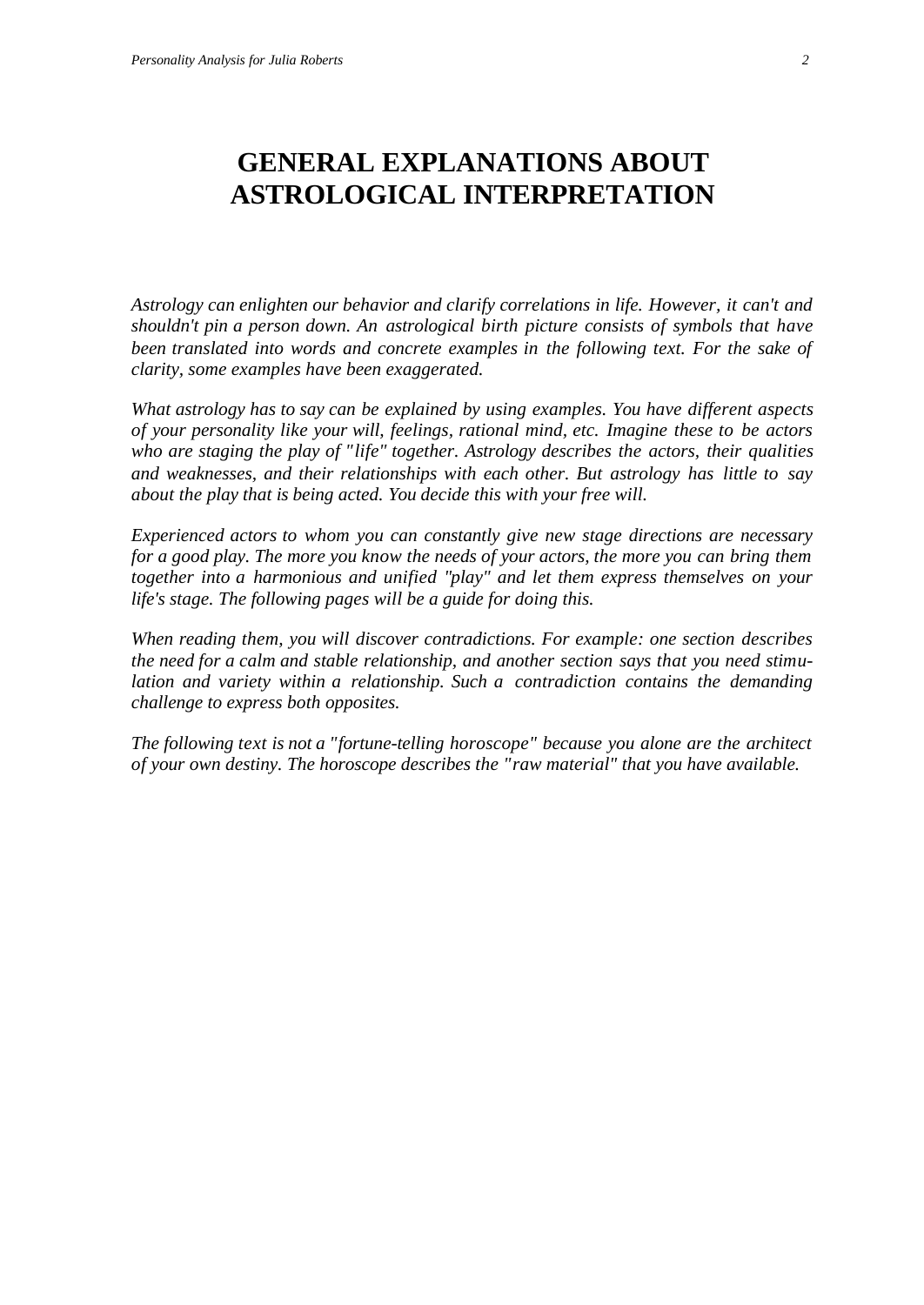## **APPEARANCE**

*The Ascendent symbolizes the "display window" or the "mask" of your personality, which means the qualities that you primarily exhibit to the outside world and other people initially perceive in you. It indicates an area with which you are familiar on the one hand, but challenges you throughout your lifetime to intensively develop your personality on the other hand.*

*Ascendent in Cancer*

#### **A Soft Shell**

With the Ascendent in Cancer, you radiate a childlike spontaneity and warmth. You feel good within a family atmosphere. You value a certain degree of considerateness and looking after someone who also takes care of you. Through your motherly and caring behavior, you also entice others to show this aspect of their personalities. People react with relative openness toward you and tell you about their joys and worries. Life challenges you time and again to not only show caring, sensitivity, and emotional warmth as a "mask" to the outside world but also let these attributes become your inner qualities. By more or less playing the role of the person who is sensitive and impressionable, you will form your character in this direction and find a deeper access to your own feelings.

The Ascendent is like a pair of glasses through which you can perceive the surrounding world with a special hue. You see your environment from the perspective of a mother-child relationship; a sense of security and trust are primary criteria for you. You have a "soft shell" and are very sensitive. If you feel yourself to be under attack, you will spontaneously retreat. You may possibly sulk or inwardly collect "penalty points" that you pay the other person back at the appropriate opportunity.

When you consider yourself from a neutral standpoint, you probably must admit that you sometimes would like to be a small child again and permitted to cuddle with and lean on someone else. When examined more closely, you may use questionable means as an adult use to get the loving strokes for which you yearn. These means tend to bring you or others into a childlike dependency and include showing yourself to be weak and thereby cause other people to lend you support. It isn't easy for you to face the rough wind of life. And yet, you must repeatedly step out of your familiar security, like a wanderer who leaves his shelter every morning and moves on.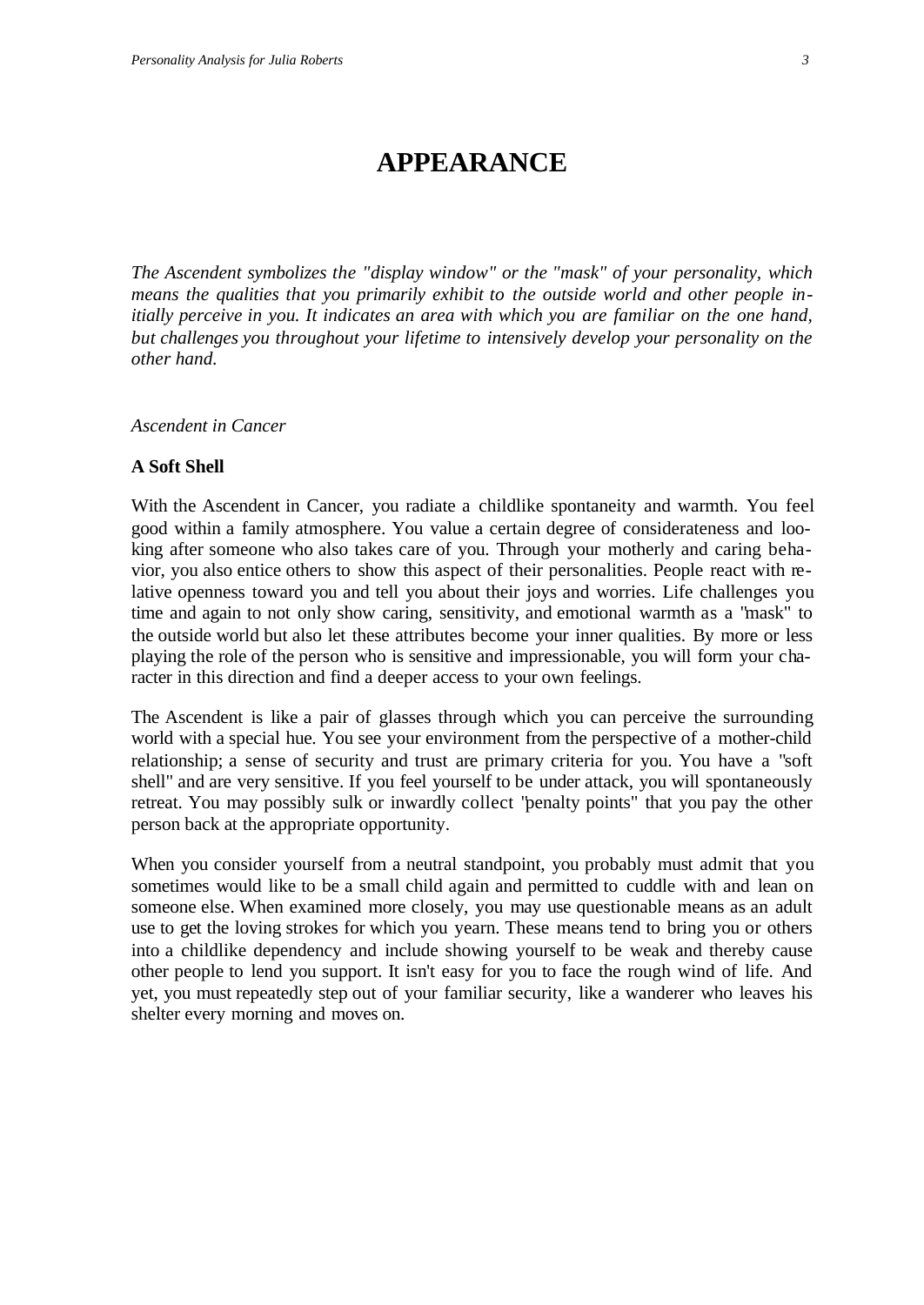## **ESSENTIAL NATURE AND WILL**

*Just as the Sun is the central star of the solar system in astronomical terms, it also symbolizes the essential nature of a human being in astrology. Its position in the birth picture tells us something about our ego-consciousness, about our will and the way in which we shape our lives.*

*Sun in Scorpio*

#### **Probing the Depths of Life**

Your innermost self is deep, passionate, and mysterious. You want to probe what lies beneath the surface. Intensity is important to you, and you therefore enter a situation completely and identify with it; it could be said that you burrow through it into its very depths. In doing so, you are critical and uncompromising and also accept that something could get broken.

Life means intensity and depth for you. A calm existence with a regular daily routine could easily become too superficial and boring. This may mean that you only blossom and show much tenacity and endurance in difficult situations. Perhaps you tend to brood and get too stuck in a problem that - seen objectively from a distance - could be solved more easily. Fanaticism may sometimes be close at hand. You react vehemently and want to probe people and things, and perhaps also dominate them. You also don't share everything with your neighbors but carefully guard your secrets.

You have a tough will and carry out what you have set your mind to do without letting anyone else have much influence on you. You also possess an extraordinary amount of energy and endurance. Perhaps you sometimes cling too much to your concept. Once a project has been planned, you implement it with iron persistence, even if the external conditions for it have changed. The one side of the coin is an above-average amount of energy and endurance. On the other side of the same coin are inflexible concepts and a passion that almost bears masochistic traits.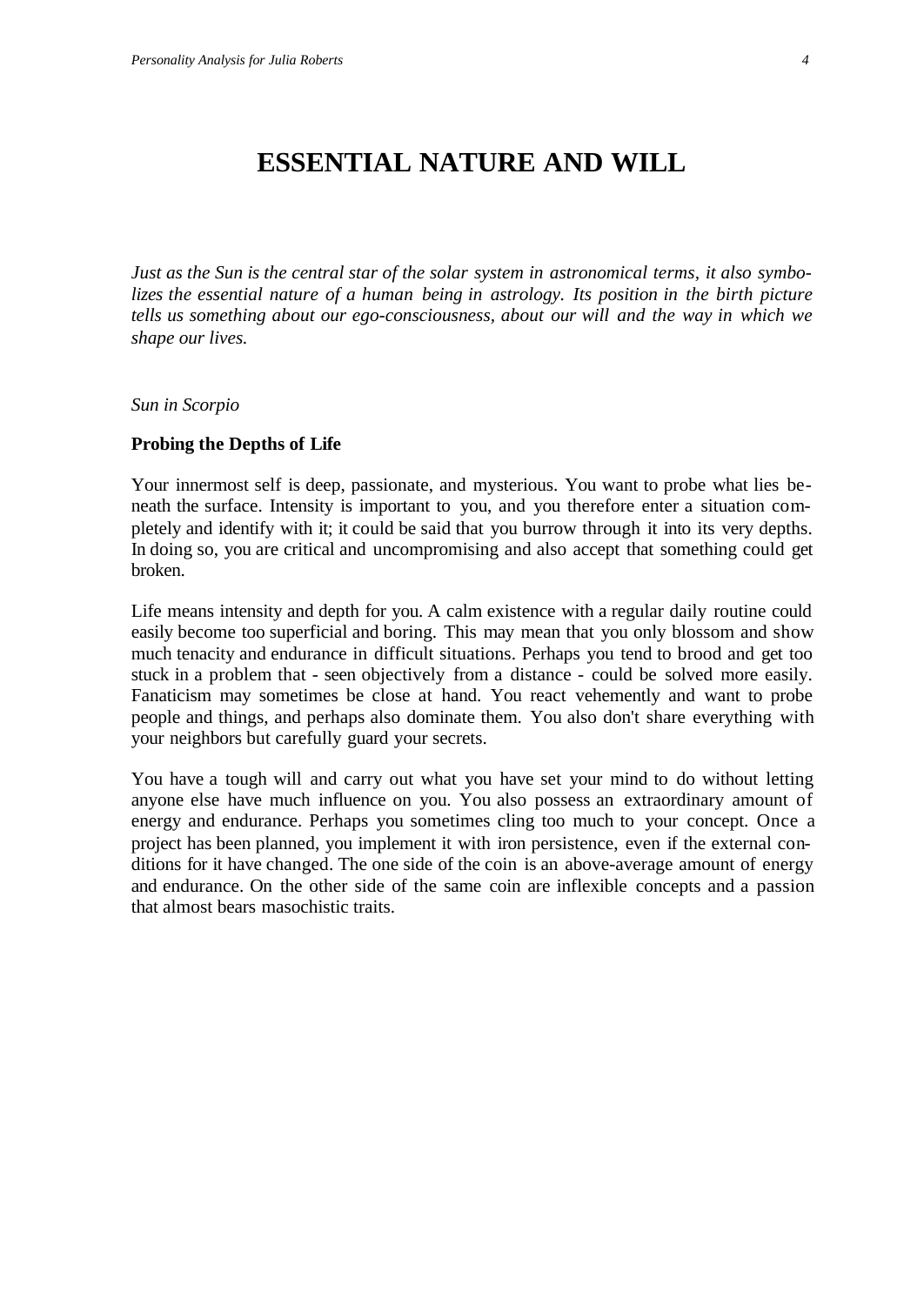#### *Sun in the Fourth House*

#### **A Family-Like Environment**

You would like to show the qualities described above in an intimate, family-like circle of people and express them in a caring "parental function." Taking care of yourself and others and creating an atmosphere in which you and other people feel well is presumably very important to you. Your nature practically blossoms in an area related to the family, traditions, the home, a sense of security, or feelings. You find the path to yourself not in the hectic outside world, but in an intimate environment. This is a matter of often asking yourself what you need emotionally in order to feel well and accepted, in addition to finding the source within yourself that gives your life meaning and direction. At the same time, your own family or a family-like environment can also support you and impart to you the necessary sense of security and safeness you need.

#### *Sun/Mars in a Harmonious Aspect*

#### **Convincing Initiative**

The core of your being and your will have a direct connection to the part of your personality that takes action. This means that you also have the ability to actually do what you want to do. Will and actions are harmonious with each other. When you do something, you do it with your body and soul. Your goals are therefore more than castles in the air since you also have the best prerequisites for turning them into reality. Your initiative and directness has a convincing effect upon others. When you want to, you can achieve a great deal in both your profession and your private life.

#### *Sun/Jupiter in a Harmonious Aspect*

#### **Approaches to Idealism**

You possess initiative and optimism. Your open and tolerant attitude makes many things in life easier for you. In a generous and uncomplicated way, you always do the right thing. You have a holistic perspective of a situation and virtually see the direction in which things are heading. Apart from your tendency of overestimating your abilities, your decisions will probably be right most of the time. You want to identify with something larger than yourself. The company, the nation, or an ideology are some examples of what your idealistic concepts may be related to.

Your need for a pleasant and generous lifestyle can let you become a master of the art of living who keeps restrictive working conditions at arm's length. If another aspect of your being tends toward discipline and responsibility, the need for a generous lifestyle may also cause you to create the foundation for material affluence through work.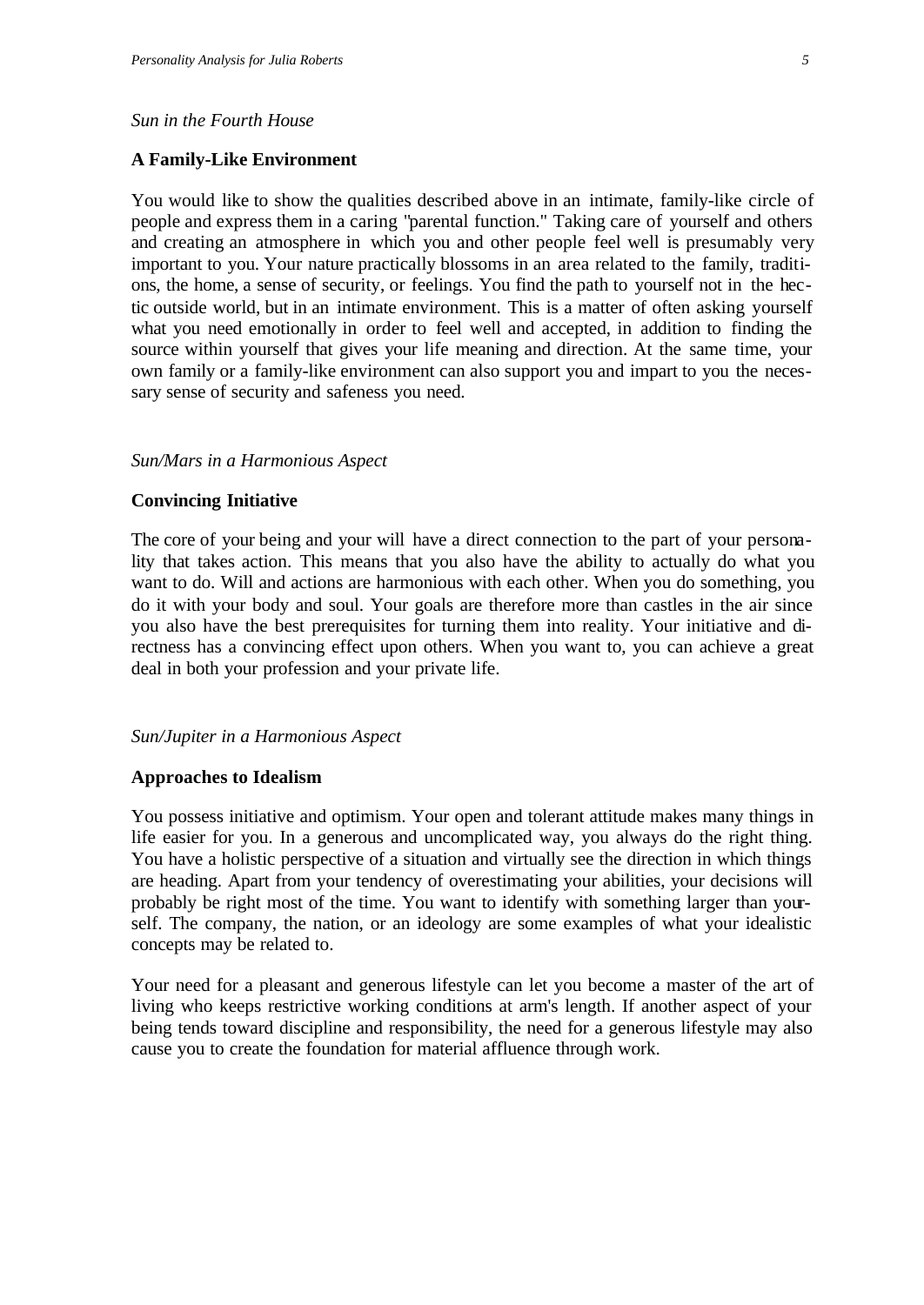## **FEELINGS AND TEMPERAMENT**

*The Moon symbolizes the emotional, childlike/passive, and receptive principle. It stands for the needy part of us that would like to live according to its feelings and spontaneously reacts according to desire or reluctance. In this part of our personality, we are sensitive and impressionable, perceive moods, and need a sense of security and warmth. We can imagine this part to be like a small child within us. If it gets what it needs, we feel good and lively. However, we often have to go through periods of stagnation and discontentment before we recognize and satisfy its needs.*

*The Moon embodies the feminine principle and also stands for the aspect within us that, full of caring willingness, would like to be a "mother" in the broadest sense of the word. It wants to look after others and create a sense of security.*

#### *Moon in Leo*

#### **With a Natural Warmth and Flair for Dramatic Gestures**

You have a generous, optimistic nature and a great deal of enthusiasm. You want to spontaneously express your feelings, are direct and sincere, and straightforward in saying what you think. At the same time, you may step on other people's toes with your spontaneity.

Your powers of imagination are quite lively. You see every external situation as part of a greater context and react accordingly with dramatic gestures. With your natural warmth, you can be very winning. Since you value attention, you tend to sometimes place yourself too much at the center of attention. You like to be on the sunny side of life and want to miss out on as little of it as possible. You don't like to be reminded of old age, illness, and suffering. It may be that you are a master at covering up your true feelings in certain situations so that your fellow human beings - and perhaps even yourself - don't notice anything of your sadness.

Your unconditional "yes" to life and to yourself gives you a sense of self-assurance. On the other hand, this may also let you be too uncritical toward yourself. Can you accept a wellmeant reprimand without feeling this to be a personal insult? If you can learn to also accept yourself as a human being with faults, you will be able to dispense with many of the theatrical gestures that used to be important to you. Your natural sincerity and warmth can then develop without restraint and give you a great deal of joy in life and peace of mind.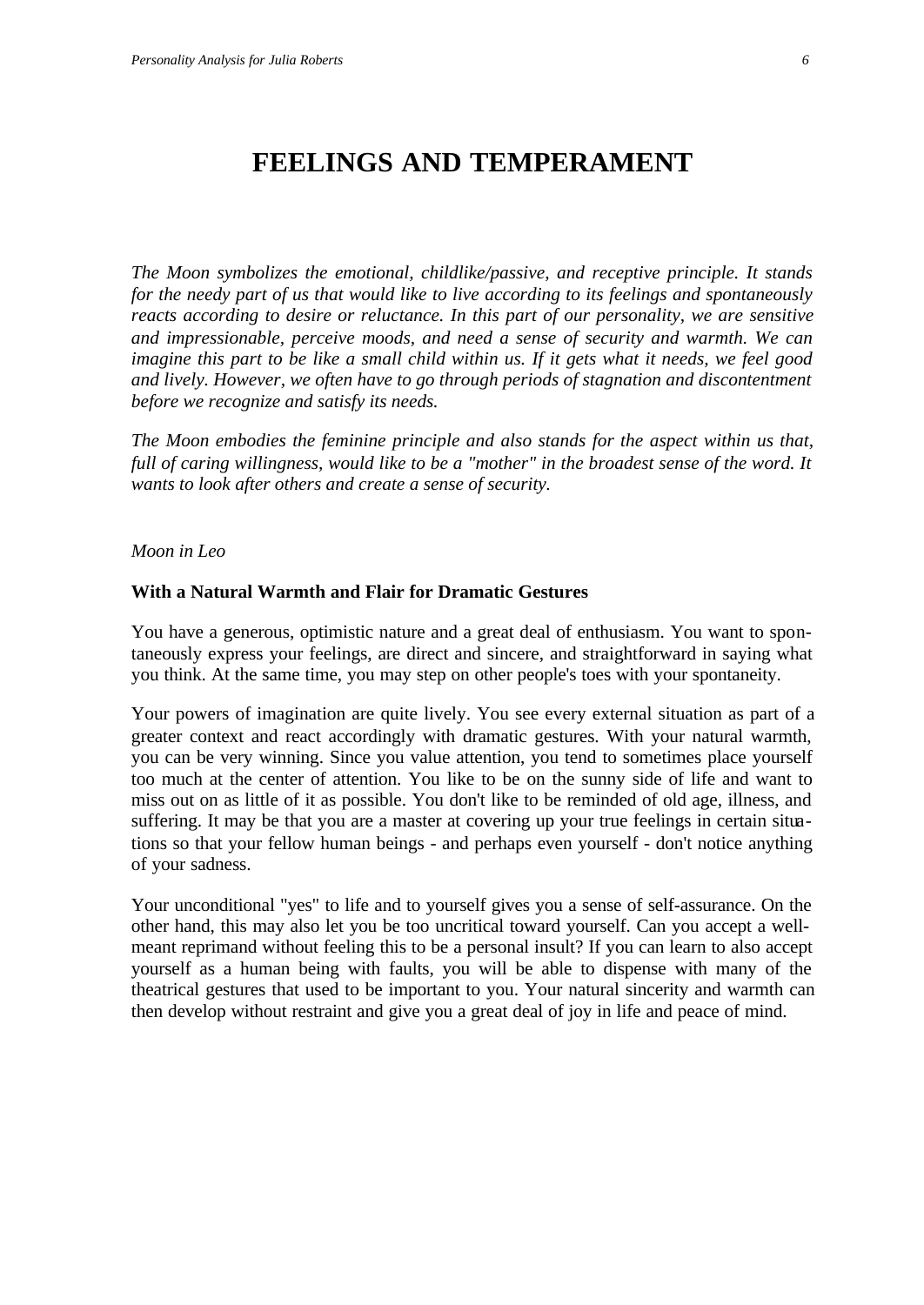#### *Moon in the Second House*

#### **Material Security Is Important**

In order to feel well, you need a home, a place that offers stability and gives you a sense of security. You want to have a good time in peace and comfort. With your down-to-earth sensuality, you probably are also interested in enjoying a tasty meal, as well as physical contact and eroticism. You find security through both inner and outer values, such as in a stable sense of self-worth, in your own house, or in a certain luxury. You identify quite strongly with your assets, whether they are material or spiritual. Formulated in rather extreme terms, the way you handle money is dependent on your respective mood. Your free spending may alternate with a tendency to save money. However, a certain material affluence is a prerequisite for your well-being.

#### *Moon/Jupiter in Conjunction*

#### **Trust in the Good**

You encounter life full of cheerful expectations and optimism, together with a lively fantasy and power of imagination when it comes to what could be. Like the girl from the fairytale of the "Star Talers" who catches the treasure from the sky with an open apron, you receive the good in life with open arms. This positive approach makes many things easier for you, but it can also let you disregard reality if you wait too much for good fortune to fall into your lap without doing anything for it.

Your personal charm is remarkable. You are generous and tolerant. However, as a result you may also tend to be immoderate in things like eating or shopping. You want to be valued and respected by your fellow human beings. In order to feel good, you need recognition. You like having a good time. "Live and let live!" could be your motto. You have a natural talent for reacting correctly at the proper moment and saying and doing the right thing. To the extent that you realistically assess your situation, this can open many doors for you.

#### *Moon/Neptune in Tension*

#### **Your Own Needs or Helping Your Neighbor**

You have an immense potential for devotion and can experience a sense of complete solidarity with other people or nature. This soft and sensitive side has the effect that you shy away from sober external reality and prefer to withdraw into an inner world of fantasy and wishes. Music may be a medium for appeasing this need. Since addictive drugs also satisfy this need, at least for a short while, you may have the tendency of reaching too quickly for alcohol, medications, or drugs when the misery of this world overcomes you.

Perhaps during childhood you often experienced that other people determined what you needed. The others were there for you, and you were there for the others, so you had little opportunity to learn to clearly recognize your own needs. As an adult, you possibly have a difficult time in expressing personal wishes since you don't want to appear egotistical. If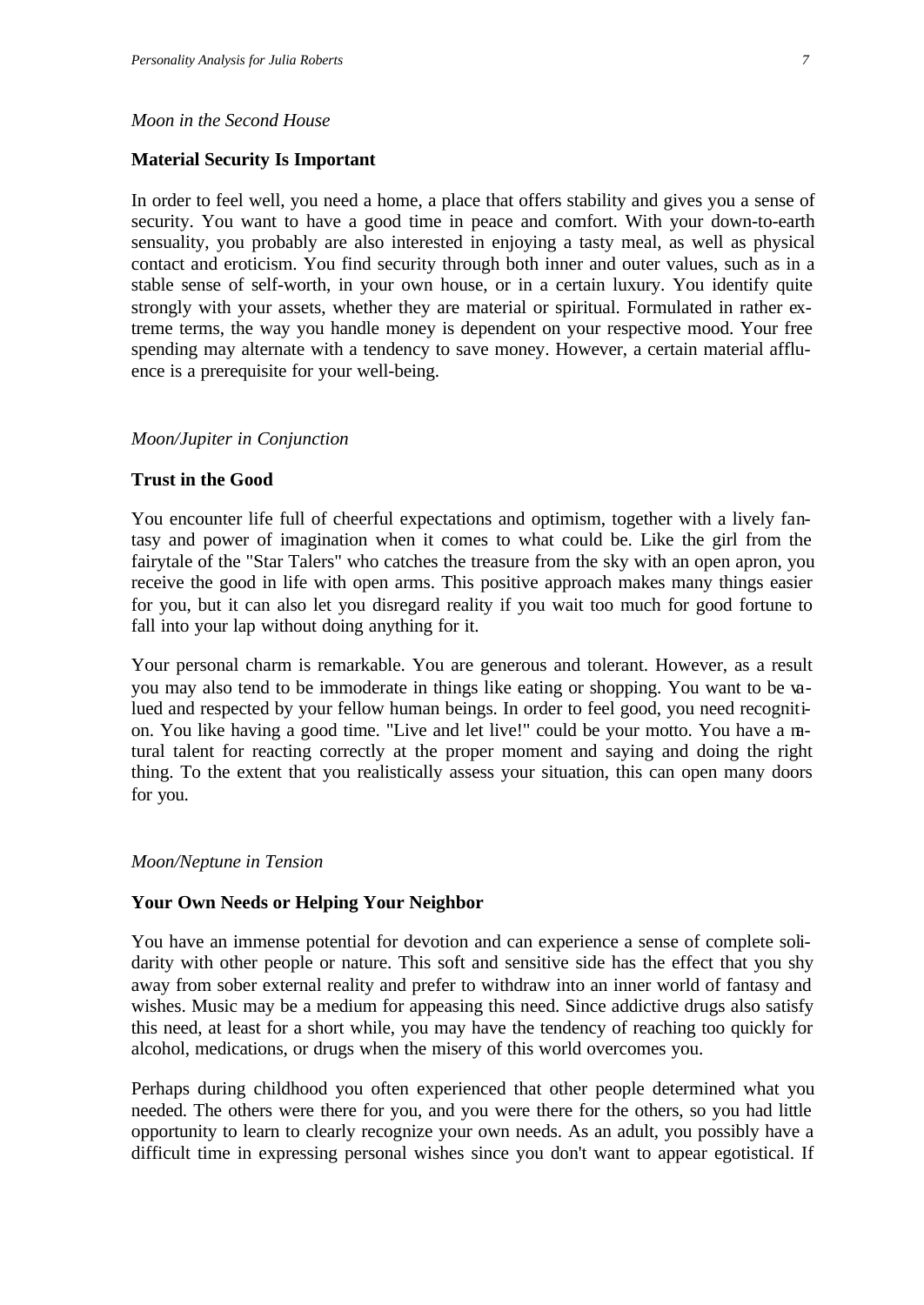you are egotistical for once, you may then be vehemently plagued by guilt feelings and ruin all your enjoyment as a result. It's therefore important to learn to draw the line for yourself, at least at times.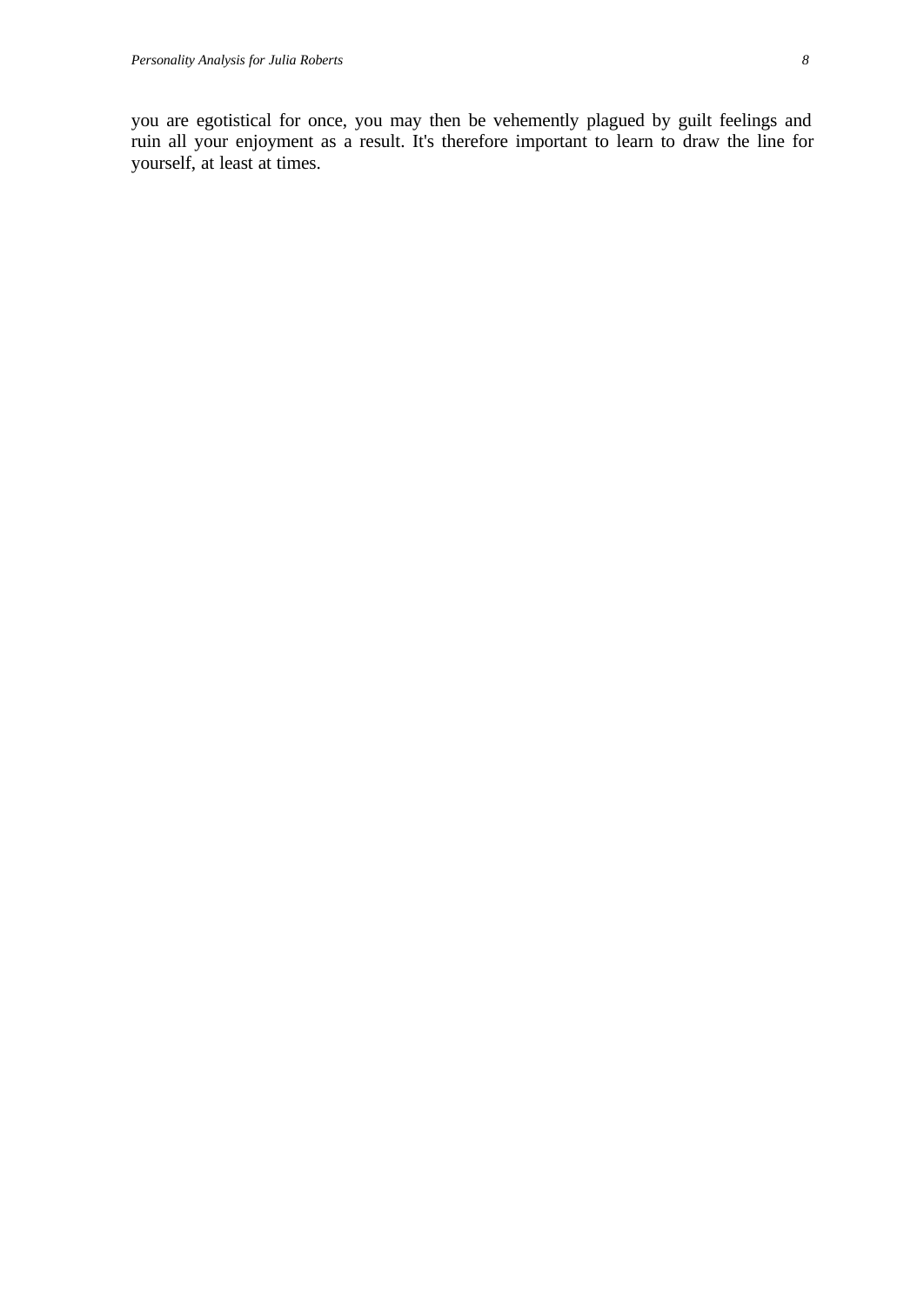## **COMMUNICATION AND THOUGHT**

*Mercury symbolizes the area of our personality related to thinking, information, and communication. The position of Mercury in a birth picture throws light on a person's way of thinking, preferred interests, and learning methods, as well as language and rhetorical abilities.*

*Mercury in Scorpio*

#### **A Probing and Questioning Mind**

You possess a penetrating mind and the ability of easily recognizing concealed or hidden motives. With your sharp and clear eye, you hardly overlook other people's weak points. It's conceivable that this triggers reserve or even fear in your fellow human beings. It may also often be the case that you are too obvious in putting your finger on other people's sore spots, hurting them in this manner. You are also probably familiar with a certain touch of irony. In conversations, you may be very tenacious. You probably can easily entice the desired information out of the other person in the conversation while tending to reveal little about yourself.

In your profession, your probing and scrutinizing mind can prove to be useful since you don't cling to the surface of things. You are an attentive and critical observer and interested in backgrounds and motivations. Your way of questioning the reason for things can be very obstinate and shows a brooding aspect of your nature. With your penetrating mind, over and over again you risk challenging and difficult tasks in which you can practically get stuck.

#### *Mercury in the Fourth House*

#### **Interest in the Realm of the Family**

Above all, you apply communication, thought, and knowledge in a family-like and domestic area. It's easier for you to talk to others in a familiar atmosphere than among strangers. If the surroundings appeal to you, then you can really "thaw out," start telling stories, and establish a very warm and hearty contact with other people.

This type of information exchange within a circle of friends and acquaintances will probably give you more knowledge than studying books. In order to optimally deal with what you have learned, you need a family-like climate. You mentally grapple with emotional concerns like the family, the home, a sense of security, and your origins. Psychology, educational issues, or housing construction may possibly interest you.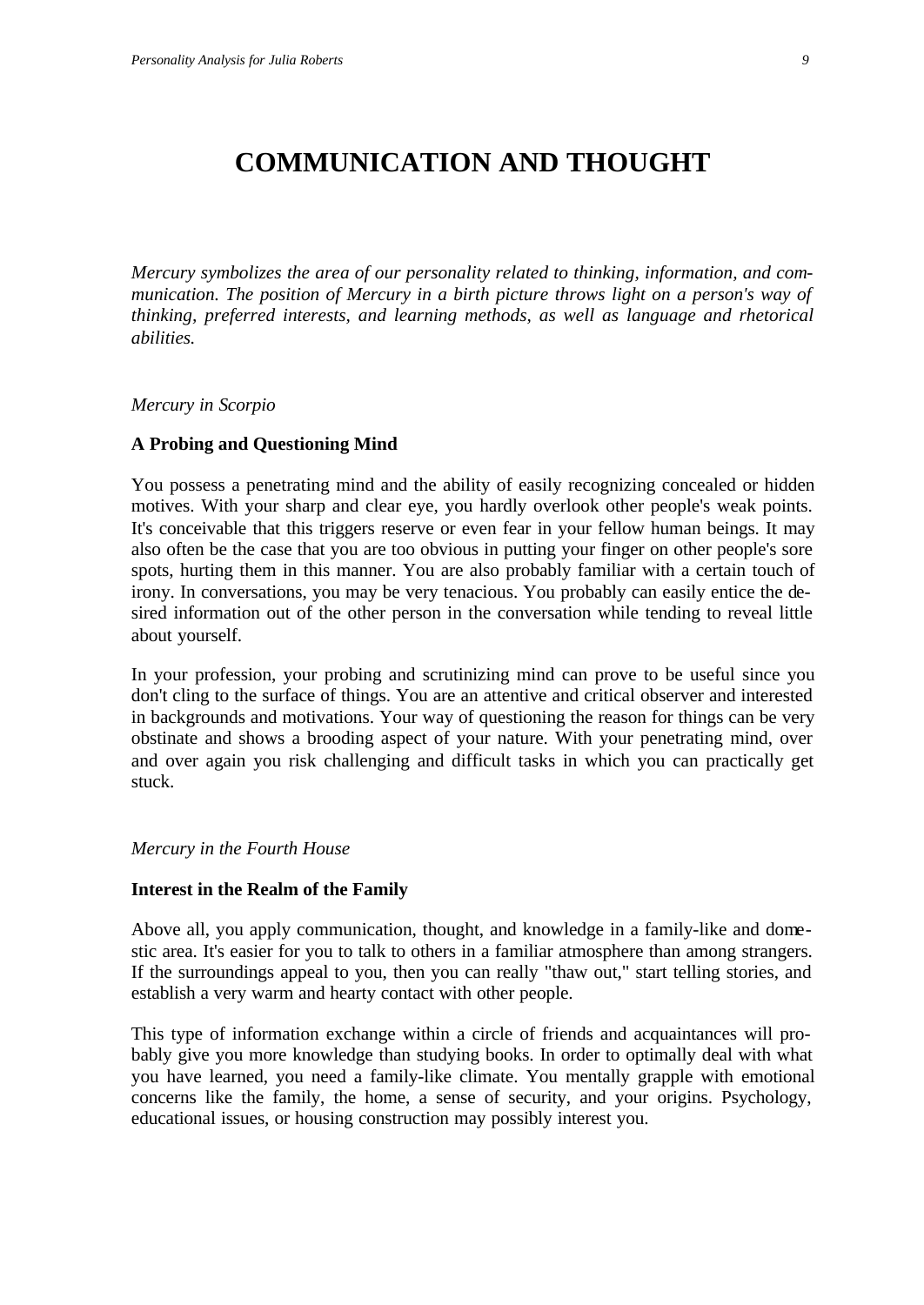# **RELATIONSHIPS AND ESTHETICS**

*When Venus sparkles in the sky as the morning or evening star, it is an expression of harmony and beauty in terms of reality and as an astrological symbol. It stands for the need to be balanced and have things in common, for the striving to build bridges. It is a distinctly feminine and erotic principle and corresponds to the aspect within us that longs for a partner, seeks and creates relationships, and can be open for and enjoy all the beauty in life. The Venus in us chooses what is appropriate and agreeable for us from the diversity of people and things.*

*Venus in Virgo*

#### **Beauty Can Also Be Useful**

You need solid ground beneath your feet in a relationship. You tend to express love and affection in a rather inconspicuous manner. Falling in love head over heels doesn't correspond to your taste; you prefer a methodical and sensible approach. Before you enter into a new partnership, you wait for a while, think about the situation, and carefully consider the pros and cons. In addition to reliability, faithfulness, physical closeness, and sensuality, the practical and sensible aspect is important to you. There should be a harmonious balance between giving and taking. Otherwise, you easily feel taken advantage of and can then react to your partner with criticism and pettiness.

Beauty is closely associated with practical considerations for you. Beautiful things that are only there to please the eye easily cause you to question whether they are worth spending the money on them. Beautiful things should also fulfill a purpose. On the other hand, you have certain esthetic standards for the articles of daily use, creating both a practical and beautiful environment for yourself as a result.

#### *Venus in the Third House*

#### **Encounters within the Cultural Framework**

You need a great many people around you with whom you can have conversations and discuss a thousand things. With your partner, you would like to talk about mutual interests, cultural occasions, and current events. Intensity in a relationship is probably less important to you than a good comradely conversation. You also like a cultural or intellectual environment and appreciate the beauty of the language. Or, if this doesn't apply, a hidden streak within you longs for this.

The joy of flirting can also be a reason for you to start a relationship. The better you train your own taste, get a bit of culture here and do something there for the sake of it, the more enjoyable life will become. For you, harmony includes something light and bright with a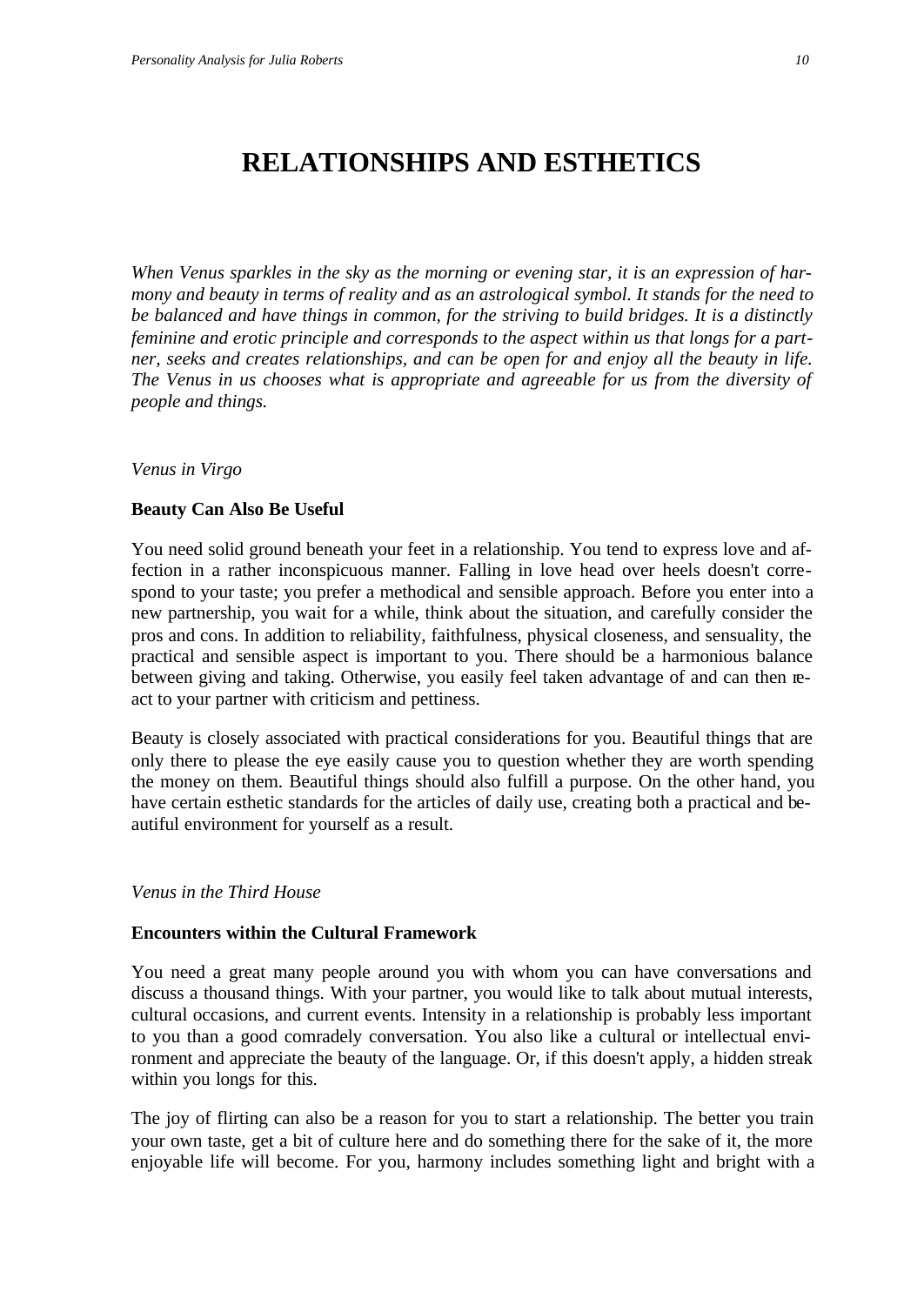great deal of variety. This applies to relationships, as well as everything else that makes life beautiful and pleasant.

#### *Venus/Pluto in Conjunction*

#### **How Much Intensity Can a Relationship Tolerate?**

Superficial relationships don't appeal to you; you seek intensity and passion. At the same time, power games can easily sneak in - there is a struggle to decide who is stronger emotionally. You are unaccustomed to a balance of powers with mutual trust and find it difficult to achieve.

It may be that the proximity of another person is sometimes almost too much for you. Your fears of being abandoned cause you to keep a certain distance from others. Or you may attempt to make your partner dependent on you by offering him money or social position. Both reactions have the opposite effect. Put in somewhat exaggerated terms, by using control or distance you practically challenge your partner to manipulate you or let you down.

You actually would like to have a relationship with a great deal of depth. To achieve this, you must reduce your reserve and need to be in control and totally surrender yourself to the other person. This is probably difficult for you to do. Such inner barriers can only be dissolved step by step in a process that takes years. At the same time, the experience of an increasing depth of emotion can enrich your partnership in many ways.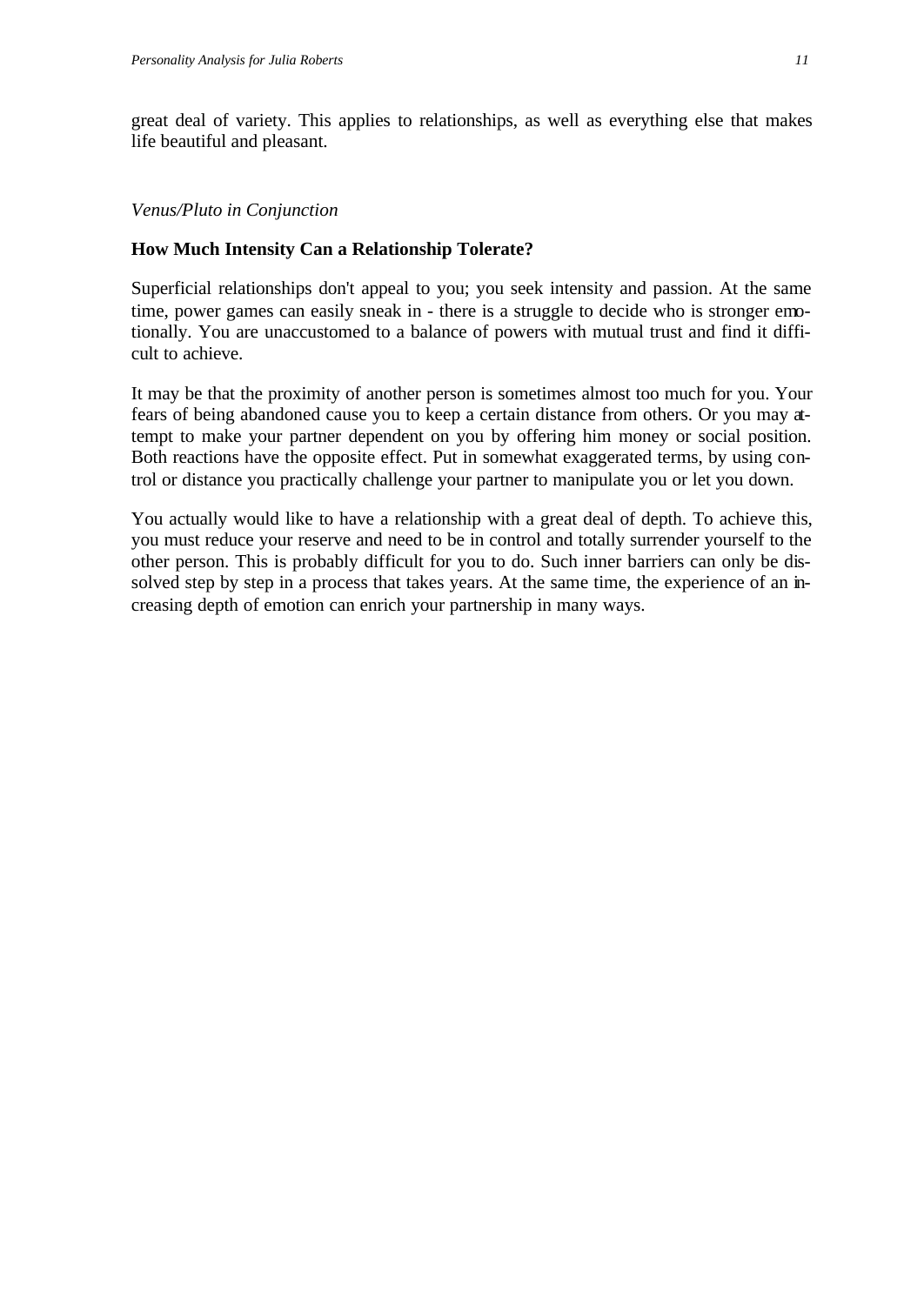# **ACTIONS AND ASSERTION**

*Mars symbolizes masculinity and physical strength, as well as the capacity to take action and be assertive. It represents the part of our personality that is active in the outer world and wants to cause things to happen, that makes decisions and simply does things without asking, and that doesn't shy away from conflicts or confrontations. If something doesn't suit us, this is the part within us that defends itself and, if necessary, reacts with aggression and anger.*

#### *Mars in Capricorn*

#### **Purposeful Actions**

You act in a matter-of-fact and purposeful manner. Your activities are reminiscent of the prudent and guiding authority of a father. You are aware of the responsibility for your actions and prefer time-tested and conventional methods. If something contradicts social rules, you don't particularly want to do it. Whenever possible, you set yourself a clear goal that you can translate step by step into action with endurance and determination. In the process, you can mobilize ambition and vigor to achieve whatever you have planned to do. Even if the outer circumstances change, you don't like to deviate from your line. In extreme cases, you imperturbably follow your path according to the motto: the end justifies the means. You also tend to be rather serious and strict with yourself and don't have much time for fun and games.

You see hierarchies and structures as necessary preconditions for the functioning of a society. You recognize people with authority and strive for such a position yourself. This means you are in demand for working situations where reliability, impartiality, and endurance are required.

#### *Mars in the Sixth House*

#### **The Need to Take Action Related To Reality and Everyday Life**

You are vigorous and have a capacity to act that proves itself primarily in everyday life. When it comes to everyday problems, you want to take action in a consistent and methodical manner. If something gets in your way, you can become quite annoyed. According to the motto of "little strokes fell big oaks," you can not only master everyday life in untiring detail work but also achieve bigger goals.

You generally take action for the sake of the matter at hand and not as much for recognition. The joy of success and in mastering concrete difficulties is presumably greater than your striving for recognition and praise. The question as to the benefit of an activity also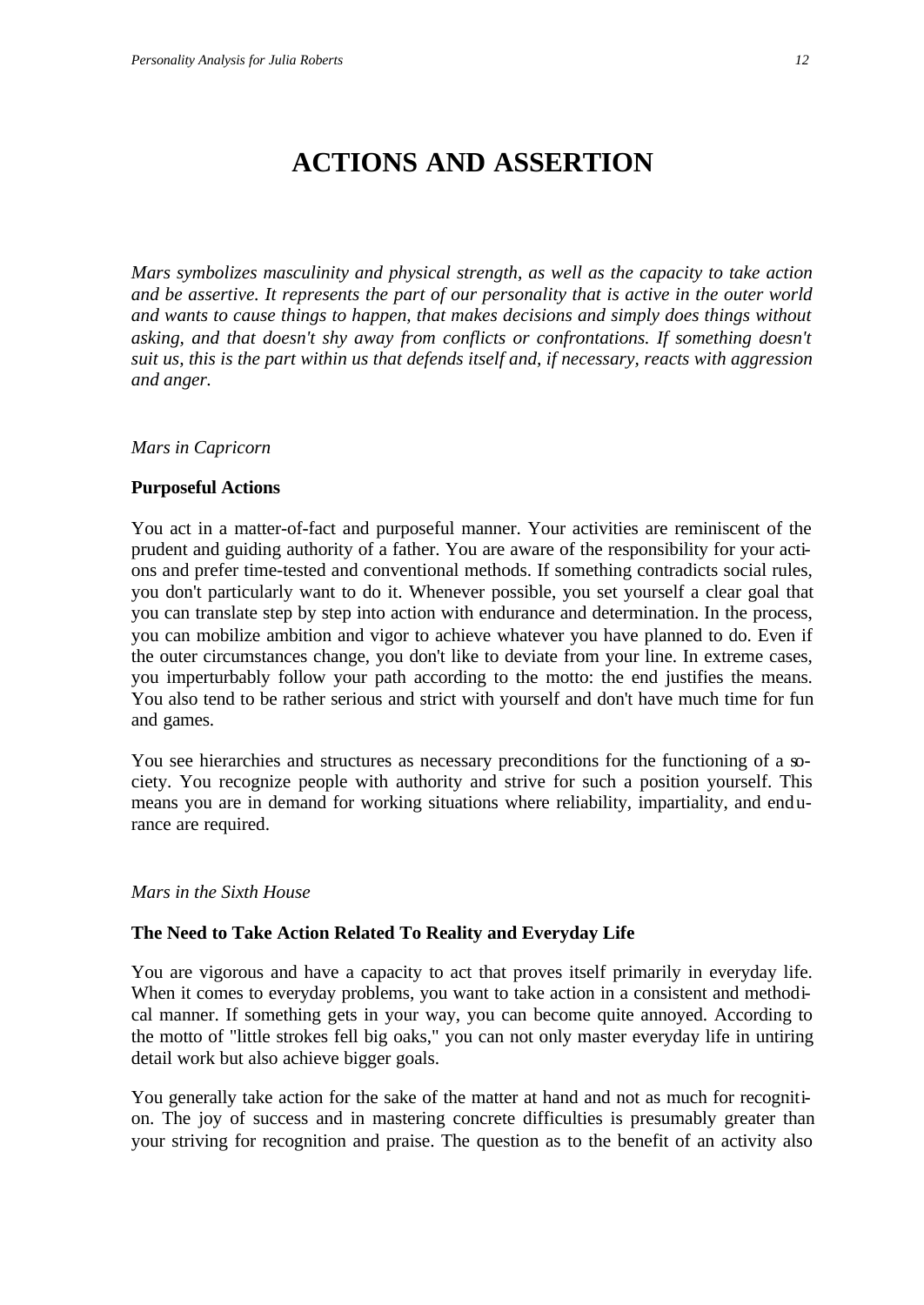stands in the foreground for you. If it serves mastering everyday life and existence in the broadest sense, you are willing to intensely commit yourself.

With great probability, the type of man who fascinates you personifies many of these qualities. This means that you like practical, realistic, and sensible men with whom you can master everyday life and accomplish a job. A love relationship that also enables you to work as a team should particularly appeal to you.

#### *Mars/Jupiter in a Harmonious Aspect*

#### **An Optimistic Attitude Guarantees a Successful Outcome**

Your actions are coupled with your inner optimism. You are convinced that what you are doing also leads to success. This healthy self-confidence is the best precondition for a successful outcome. On the other hand, it may also lead you to no longer seeing your own limitations. Then you can become quite excessive in your activities.

Your way of taking action has an enthusiastic aspect to it. It's important to you that your activities have a meaning and take place within a larger context. You are capable of doing something with total enthusiasm, and you also can and want to inspire others with it. Once you get going, you can hardly be stopped. You have something like the vitality of a cowboy who freely rides through life, says what he wants to say, and is completely himself. You do the right thing at the proper moment. With your healthy ego, you push through what you feel to be meaningful.

#### *Mars/Saturn in Tension*

#### **In the Field of Tension Between Action and Responsibility**

When you do something, you want to do it correctly. You expect the same from others as well. You are thorough, purposeful, tenacious, and capable of hard work; as a result, you can achieve a great deal in terms of your profession. Perhaps you are afraid of failing in these qualities in particular. The expectations that you place on what you do are enormously high. Yet, you shouldn't be too strict with yourself; allow yourself errors and don't curb your initiative just because the result isn't totally perfect.

You probably have quite a clear idea of what society expects from you, what people "should" do, and you work hard - possibly too hard - for it. Despite great effort, you experience time and again that people slow you down. For example, your professional advancement is hindered or you are held accountable for traffic offenses. Here as well, it's important to achieve an inner reconciliation between "full speed ahead" and "putting on the breaks" so that you act with a sense of responsibility and can express your will. Then you will be capable of extraordinary achievements.

The combination of taking action and assuming responsibility is also reflected in your choice of a partner. You are attracted to men who behave with authority, are willing to put an enormous effort into their work and achievements, and are anchored in reality with both feet firmly on the ground.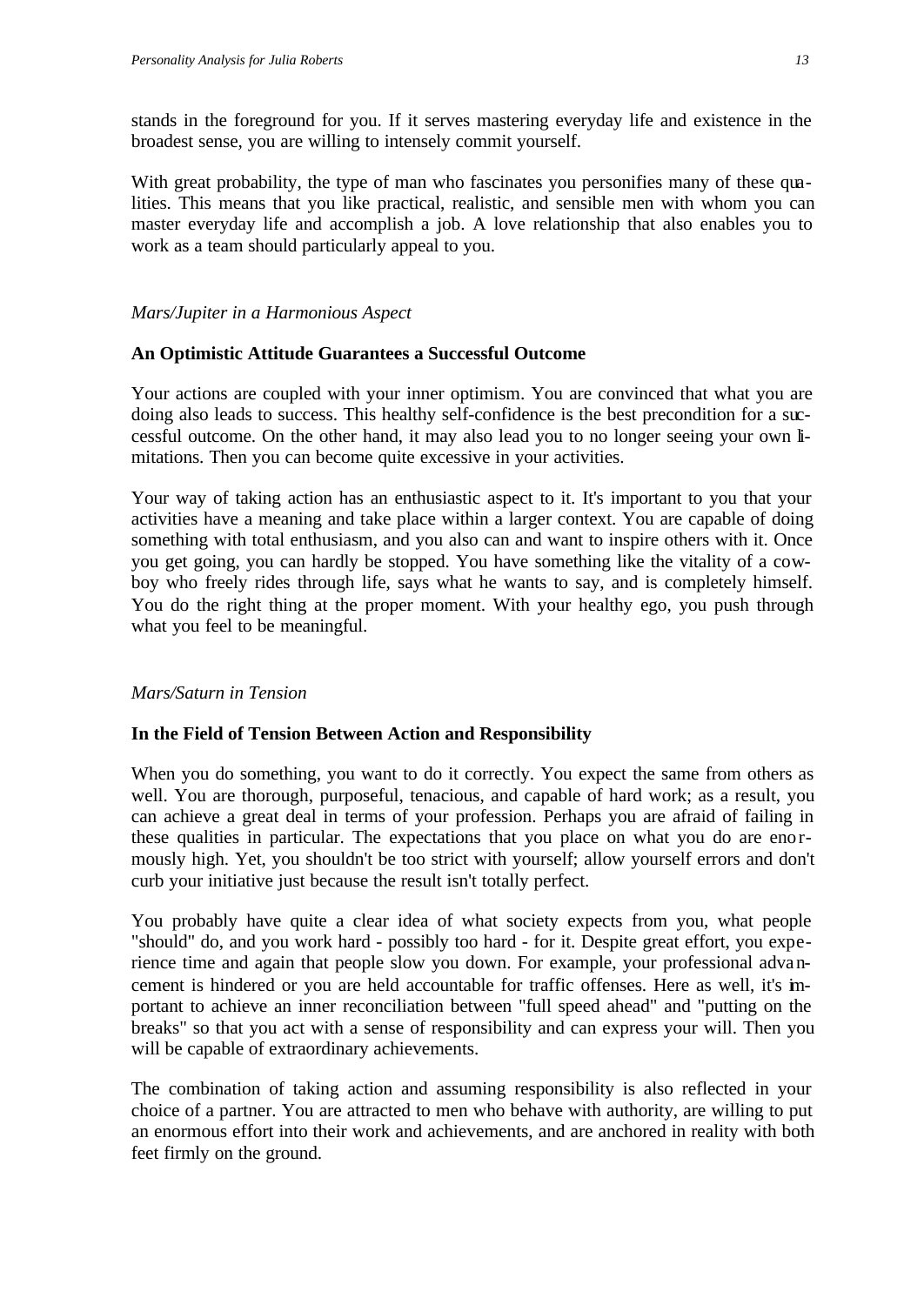### **THE SEARCH FOR MEANING AND GROWTH**

*Jupiter symbolizes the optimist in us, the part that wants meaning and expansion and sometimes gets out of control. It lets us look out for something higher and rise above the banalities of everyday life. It symbolizes the part in us that creates a relationship between things. It fills sober reality with a meaning by apportioning significance to each thing and imparting symbolic content to situations, words, and deeds.*

*Jupiter in the Second House*

#### **The Meaning of Personal Values**

Since your parents have supported you in a relaxed approach to values of both a material and a non-material nature since early childhood, you have been able to develop an optimistic attitude in this respect. By confidently trusting that money will fly in your window, this hope almost becomes a fact. In any case, you aren't used to long hauls or at least don't see them as a reason to worry. You deal with property and wealth in a rather generous manner. That you will always have enough to live on appears obvious to you, and you see it as your due. Perhaps you have had the experience at some time of not knowing how you could pay the next rent. Yet, you were probably still able to get a good night's sleep because you are able to trust in a solution with complete confidence and optimism.

Since you presumably value a good meal and tend toward opulence, the force within you striving for strength may also express itself on the physical level. You gain weight. Or do you tend toward extravagance and live beyond your means? Just as you are an optimist in material and financial areas, you are also an optimist in terms of your inner values. You possess a healthy sense of self-worth. Instead of underestimating your talents, you will tend to overestimate them.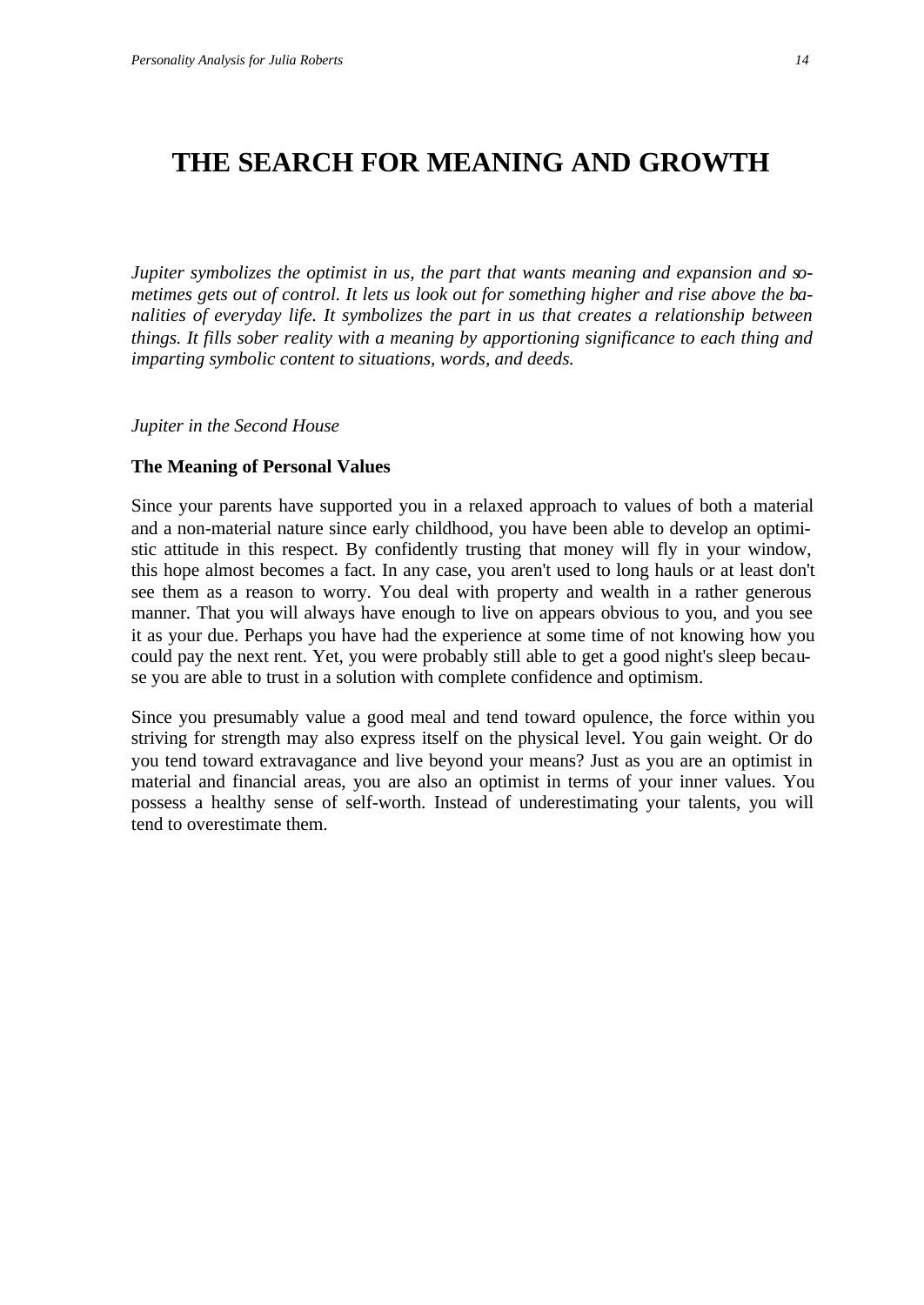### **THE SEARCH FOR STRUCTURE AND ORDER**

*Saturn symbolizes the raised index finger within us, the inner authority with which we set ourselves boundaries and demand structure and responsibility from ourselves. The Saturn aspect within us is often very rigid, and then we block ourselves. However, if we have learned during the course of the years to reduce our fears and our standards of perfection, we will primarily experience Saturn as inner stability and security. In both the concrete and figurative sense, it symbolizes our backbone.*

*Saturn in the Ninth House*

#### **The Demands of the Absolute Truth**

You seek security in the meaning of life, among other things. The thought of having nothing to believe in and taking the wrong path awakens a sense of uneasiness within you. You do a great deal in order to find a secure and founded truth. You question what your parents and the Church have conveyed to you and search a long time for the ideal philosophy of life. When you believe you have found it, there is no more room for something else. Then you can easily turn into a dogmatist.

Sooner or later, you will run up against your boundaries; the truth, which had previously been crystal clear, now develops cracks and finally gives way to a crisis of meaning. In this way, you are challenged to develop your own truth. A readymade opinion that you have taken over from someone else doesn't suit your nature. As soon as differences evolve, you must either close your eyes to them - then you will become rigid and dogmatic - or change the concept. If you do the latter, with time you can develop a feeling for what is right, genuine, and true for you. Together with the intellectual foundation for it, the truth that has grown within you provides support and security. Then you can also accept other people's opinions and truths without having to immediately defend yourself.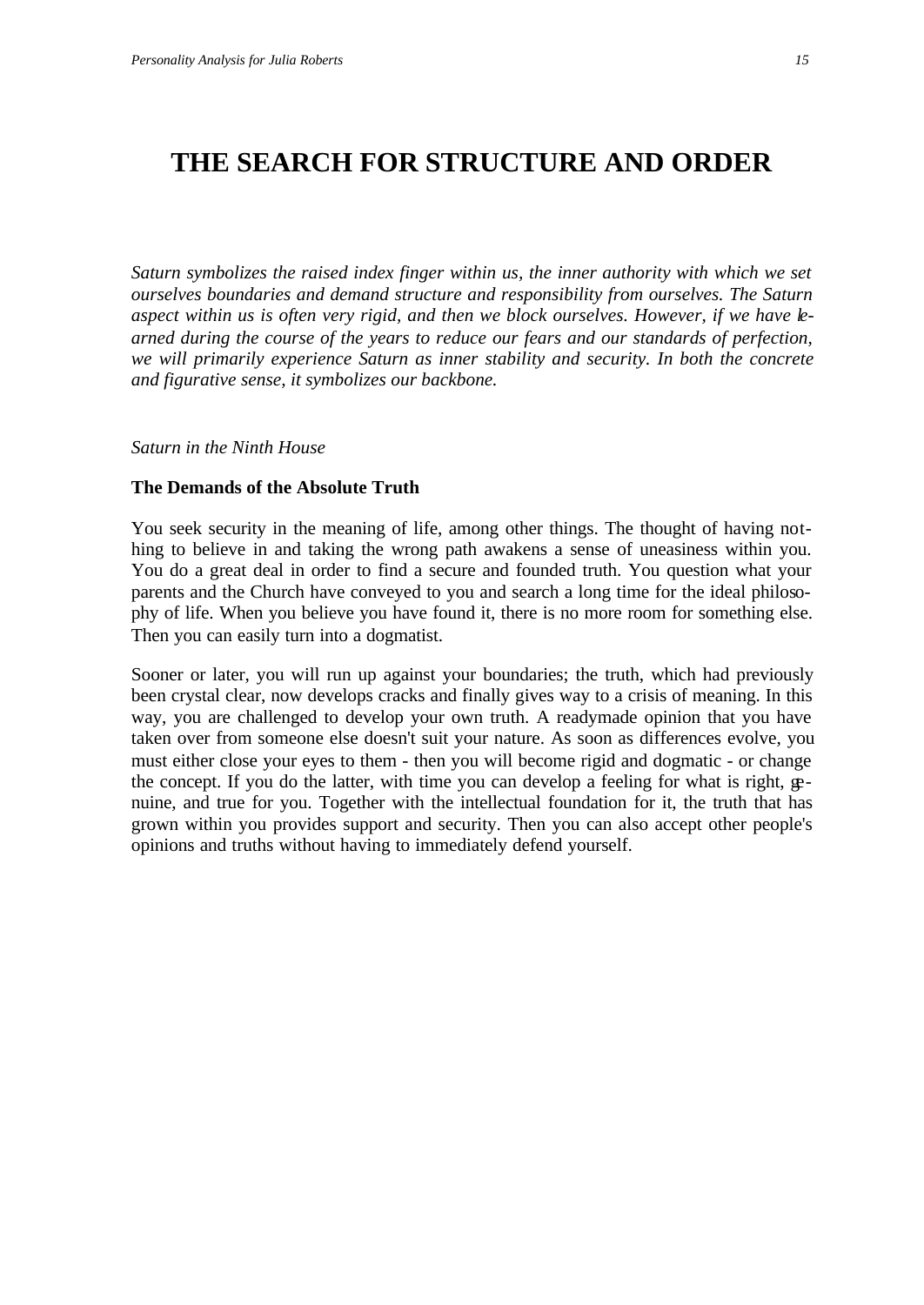# **THE NEED FOR CHANGE**

*Uranus symbolizes the "wind spirit" within us that strives for psychological growth through constant change. It stirs up an inner unrest that drives us to set out time and again, that lets us seek variety and new experiences, and that keeps us from psychological and physical stagnation. It represents the wanderer within us who does not settle down for long anywhere. When something has barely become a habit, he tears down his tents and surprises us with new ideas. His originality knows no limits, and the same applies to his noncommittal nature.*

#### *Uranus in the Third House*

#### **Mentally Wide-Awake**

Your interests are diverse and unconventional. You are constantly open for future prospects and new things. You never lack ideas. To the contrary - it's quite possible that you can hardly keep up with processing and actualizing everything that goes through your mind. You can absorb a great deal of information. However, you tend to allow more impulses to come in than is good for you. This can lead to an inner irritability and unrest so that you cannot organize what you have absorbed - let alone make meaningful use of it because you are so busy collecting information.

In your relations with others, you present yourself in an original and quick-witted way. Perhaps you sometimes attempt too much to draw others out of their shell. You are mentally active and love a change of pace. A large, unconventional circle of acquaintances can offer you the desired stimulation. This also applies to working in a technical field, in electronics, or with computers.

#### *Uranus/Pluto in Conjunction*

#### **The Energy of a Volcano**

Your strength and energy could be compared to a volcano. It is unpredictable and difficult to channel. It is likely that this trigger a sense of discomfort in you. Then you often hesitate to go completely into life and prefer to create an image of how the world could and should be. When things are seething in your surroundings and the dark sides of life become apparent, it becomes easier for you to find access to your inner strength. One could almost say that you are then in your element. Your gift of reacting quickly and energetically in a crisis situation and mastering it becomes evident. Yet, you basically have a very high level of energy that, if it expresses itself in a raw form, can break some of porcelain. If you learn how to handle it, you can use this power in a more selective way.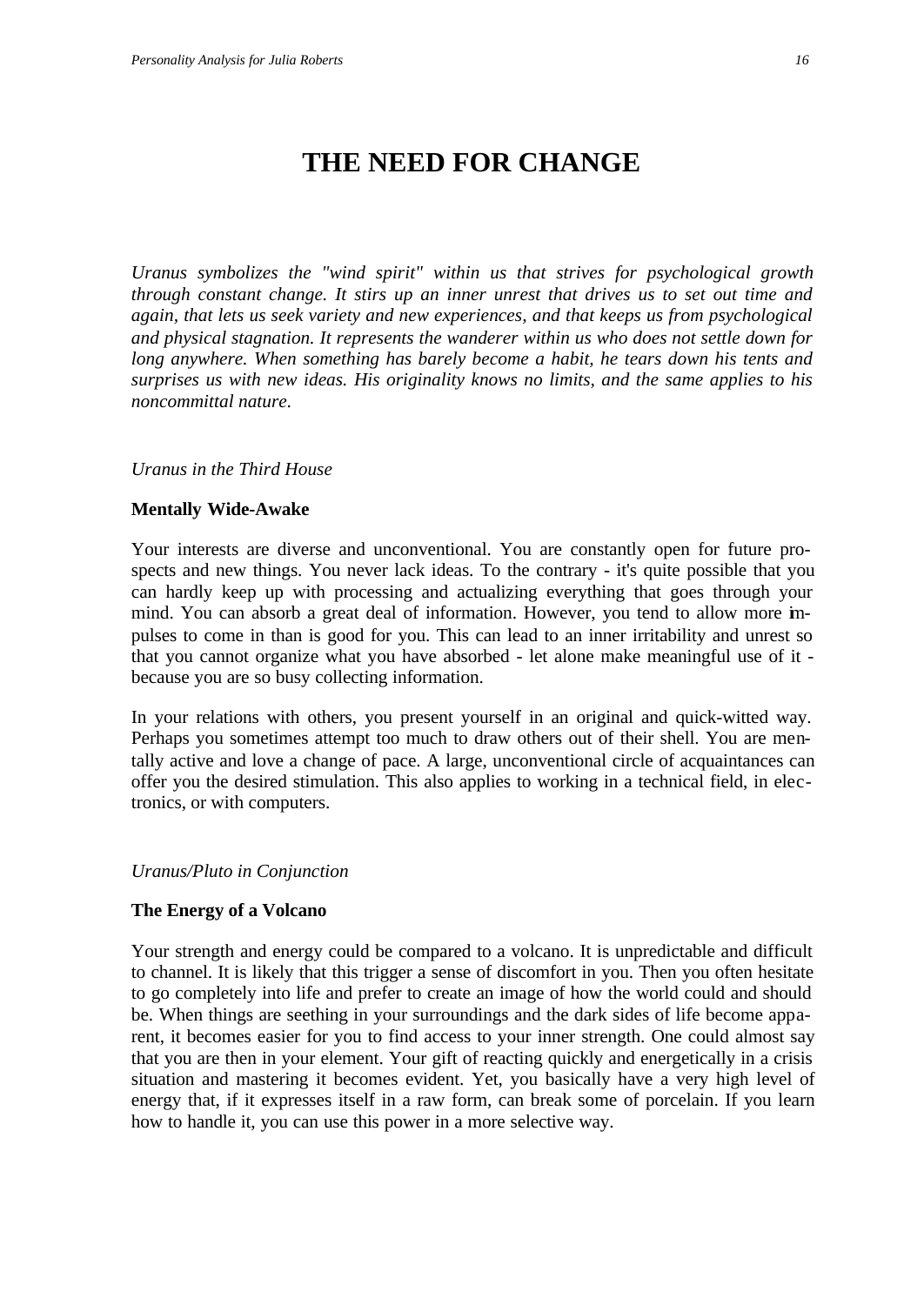# **THE LONGING FOR LIBERATION AND DEVOTION**

*Neptune symbolizes our mystical side that continually dissolves the boundaries between our ego-consciousness and the outside world, reminding us that we are part of a greater whole. This part lets us feel the longing for another world. It can equally be the motivation for reconnecting with something divine, for total devotion and a readiness to help, or for retreating from life and losing ourselves, which ultimately results in self-pity and chaos.*

*Neptune in the Fourth House*

#### **A Strong Family Ideal**

The boundaries between illusion and reality are unclear in the realm of family and private life. You tend to idealize your family, background, and feelings of security and belonging together. You may feel strongly connected to your family. A willingness to help each other is an important principle in your private life. At the same time, the boundaries between you and the family are blurred. A readiness to help can easily become dependency and a martyr role in which you are in danger of losing yourself.

Your great ability to be devoted to your home and family can bring you much fulfillment; however, an excessive amount of it prevents you from being yourself because too much solicitude creates dependence. The same applies to your loved ones. Your behavior hints at the attitude that you are available at all times for everyone. So that you are not taken advantage of, you must also be able to discriminate when your support is needed and when you should and must set boundaries in addition to your capacity for empathy

#### *Neptune/Pluto in a Harmonious Aspect*

#### **Confrontation with the Void**

The question about the extent to which a belief in the greater whole is just an artificial creation and protection against the absolute void may arise within you time and again. If, for example, religious devotion is self-evident for you, then this is a matter of ultimately letting go of this support and penetrating to the true heart of what it means to be human, especially by dissolving every type of form.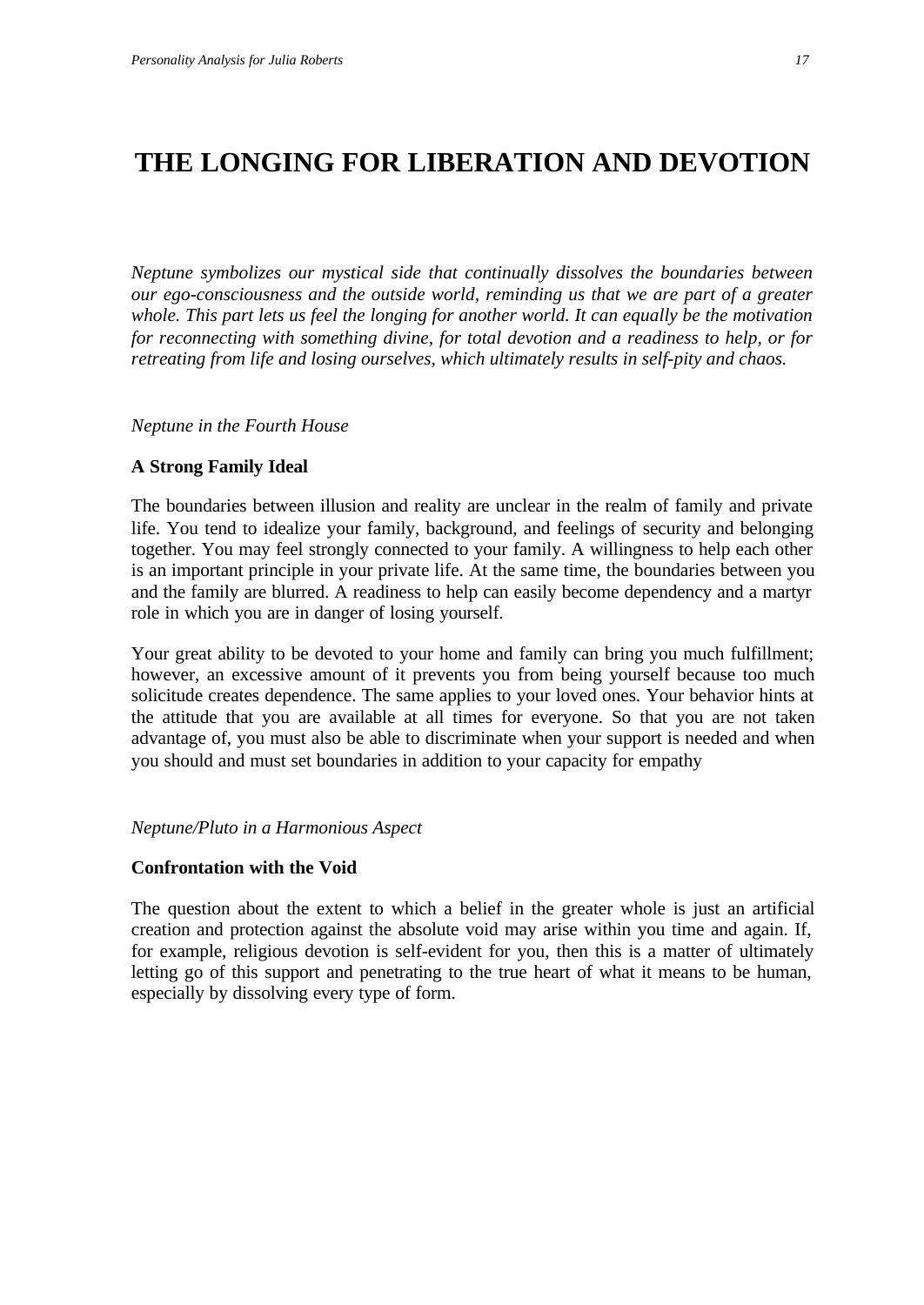### **THE "DARK" SIDE**

*Pluto symbolizes the most radical, energized, and passionate aspect of our personality that, especially because it is so bent on "all or nothing," also triggers fear. So we often feel this side of ourselves to be "dark" and inwardly turn away from it. Then we suppress this intensive part with somewhat the same effect as pressing a lid onto a pot with boiling water: We burn our fingers. We can only find an access to its power and liveliness when we accept this uncompromising and intensive part of ourselves and learn to deal with it. Then this aspect in particular can develop an enormous energy potential and lead us through and beyond profound crises.*

#### *Pluto in the Third House*

#### **The Challenge to Call a Spade a Spade**

The idea that knowledge means power should be a very fundamental fact for you. You don't even have to think twice about it. Dealing with information, knowledge, communication, and trade may fascinate you in a strange way. Perhaps you are almost passionate about acquiring knowledge, researching, experiencing, or using the power of language intensively, whether through advertising, communication, or quite simply a manipulation of language in little everyday situations. Words are excellent weapons and means of power. You can presumably use them in a light and skillful way. Since you know more about precisely hitting the other person's sore spot in the conversation and have overwhelming strategies in the process, dealing with knowledge and communication becomes a considerable challenge. It is important not to use your advantages for egotistical purposes but to serve the good of all. Or do you suffer from some type of difficulties in speaking? The tightrope walk close to the abuse of power can be so frightening that you have unconsciously decided not to use the full possibilities of language and intellect so that you don't virtually burn your fingers. However, it is important to stand up for the "power of knowledge and language," using them in a conscious way.

\* \* \* \* \* \* \* \* \*